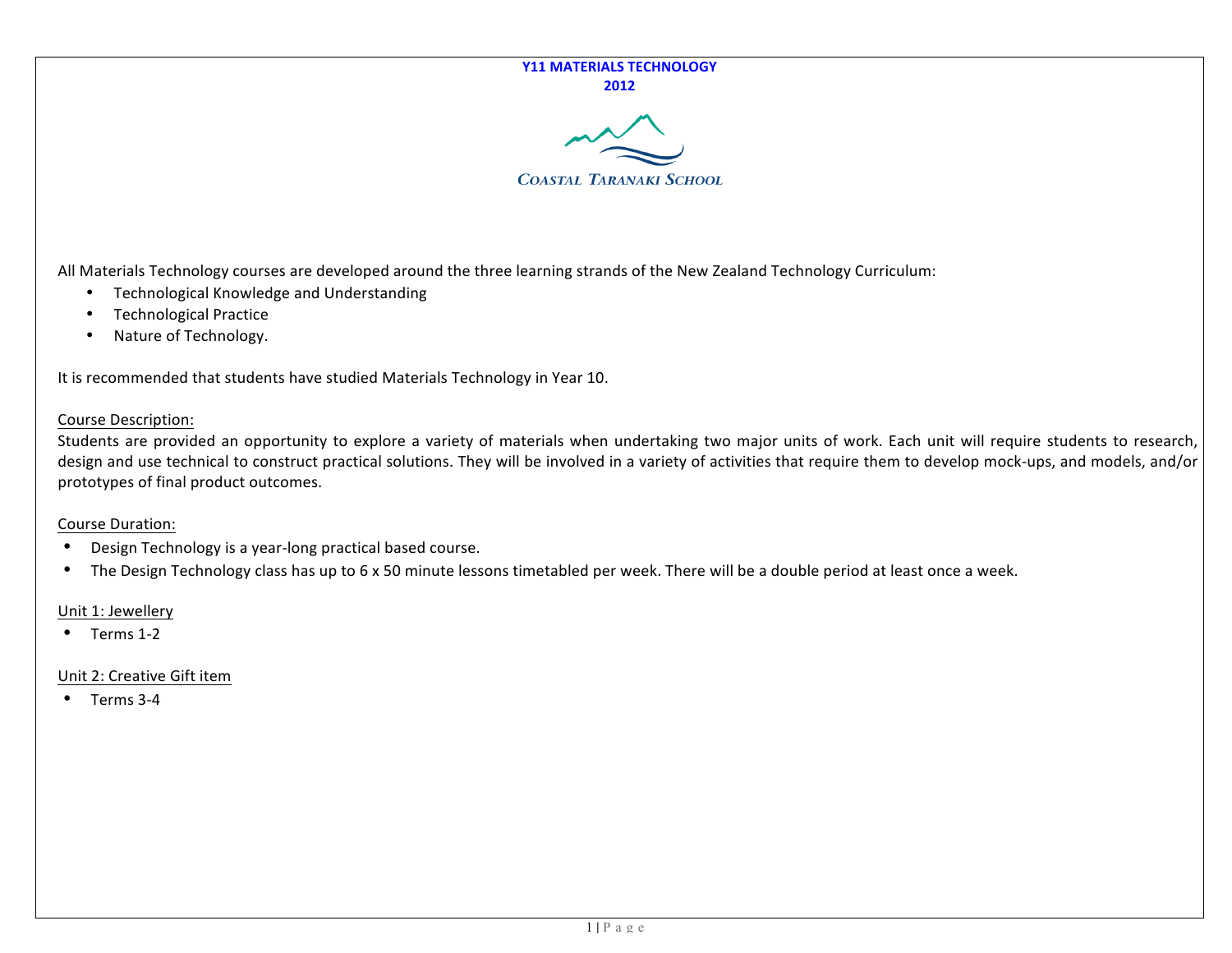## **Achievement/Learning#Objectives:**

TP: PLANNING FOR PRACTICE Students will:

Critically analyse their own and others' past and current planning practices in order to make informed selection and effective use of planning tools. Use these to support and justify ongoing planning that will see the development of an outcome through to completion.

## TP: OUTCOME DEVELOPMENT AND EVALUATION Students will:

Critically analyse their own and others' outcomes to inform the development of ideas for feasible outcomes (conceptual design and prototype). Undertake ongoing experimentation and functional modelling, taking account of stakeholder feedback and trialing in the physical and social environments. Use the information gained to select, justify, and develop a final outcome. Evaluate this outcome's fitness for purpose against the brief and justify the evaluation using feedback from stakeholders

TK: TECHNOLOGICAL PRODUCTS Students will:

Understand how materials are formed, manipulated, and transformed in different ways, depending on their properties, and understand the role of material evaluation in determining suitability for use in product development.

TK: TECHNOLOGICAL MODELLING Students will:

*Understand)that)functional)models)are)used)to)represent)reality)and)test)design)concepts)and)that)prototypes)are)used)to)test technological)outcomes.*

NOT: CHARACTERISTICS OF TECHNOLOGY Students will:

Understand the interdisciplinary nature of technology and the implications of this for maximising possibilities through collaborative practice.

VISUAL COMMUNICATION Students will:

Demonstrate understanding of and skills in fundamental visual communication techniques.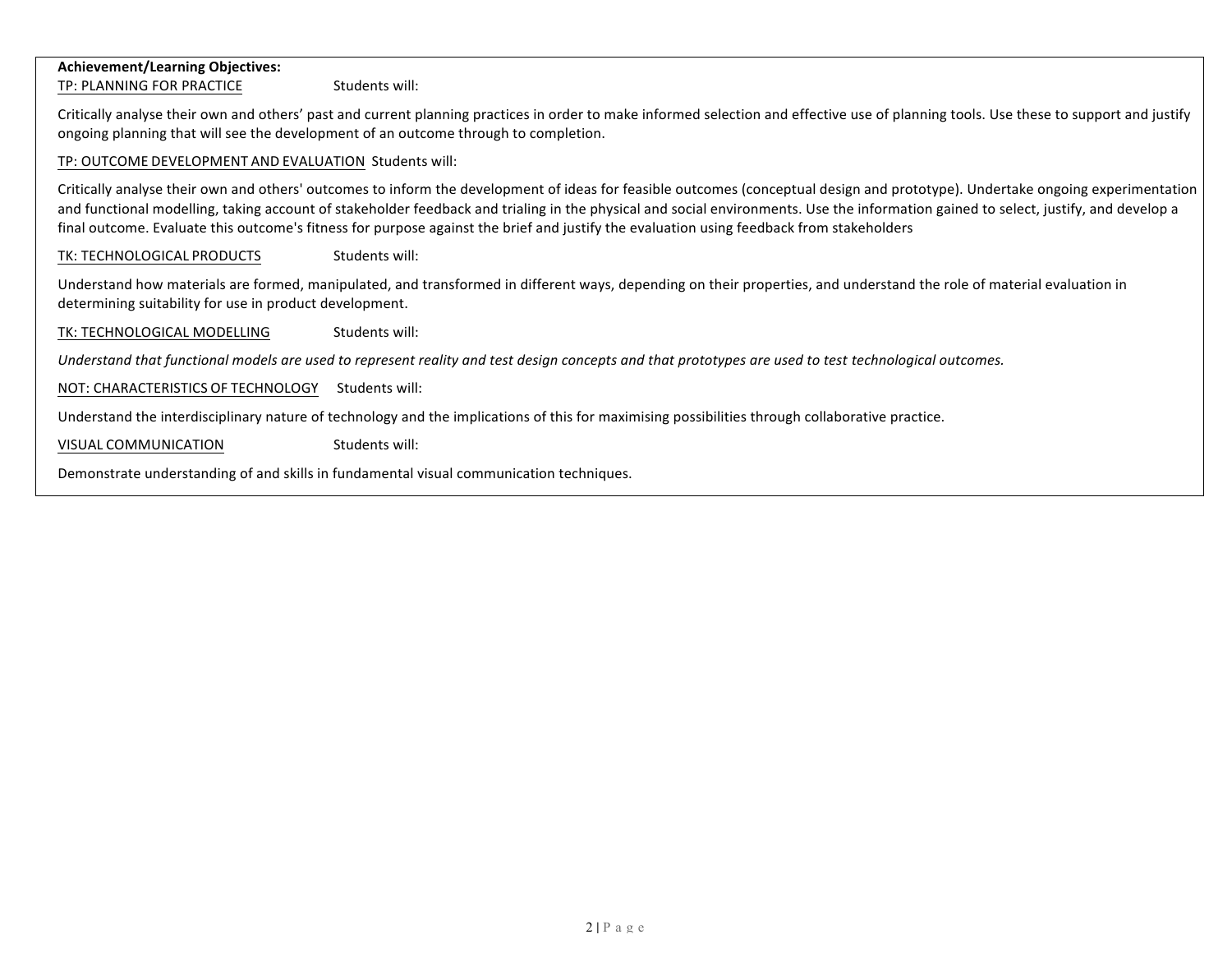## **Unit Objectives / Learning outcomes – students will:**

Students will:

- Develop practical skills competency Y11 practical skills / basic procedures and skills in construction techniques and processes.
- Become competent in using specialist jewellery making tools and equipment.
- Develop a series of mock-ups to demonstrate proficiency and skill in basic jewellery making techniques, for example: measuring,marking, cutting, shaping, joining, texturing, colouring, finishing.
- Use visual research to explore ideas, link to current artists, and of materials and techniques.
- Examine a selection existing jewellers and jewellery, and analyse these for function, improvement, and feature identification.
- Select and use appropriate resources through informed testing, trialing and evaluation.
- Develop skills in freehand sketching and rendering and use these skills to communicate design ideas.
- Develop an understanding of the importance of functional modeling (mock-ups, materials selection, testing, techniques, and sketching......)
- Undertake a range of self-reflection practices.
- Develop an understanding of ergonomics related to jewellery and apply this to own outcome development.
- Develop a series of jewellery mock-ups that lead to choosing or developing a final design concept for an item of wearable jewellery which will then be manufactured. (The student will have input, but the design manufacturing specifications can be teacher or student derived.
- Create own construction sequence in discussion with teacher. This must include ;
	- one or more of measuring/marking out
	- one or more of sizing/shaping/forming
	- one or more of joining/assembling
	- one or more of finishing/detailing/tuning
- $\bullet$  Produce a self-constructed final outcome.
- Demonstrate how testing has occurred.
- Carry out a comprehensive evaluation process.

## **Assessment#Standards**

**AS91057 (1.20)** Implement basic procedures using resistant materials to make a specified product. (6 credits: Internal)

**Contributes to AS 91059 (1.22)** Demonstrate understanding of basic concepts used to make products from resistant materials. (4 credits: Internal)

**Contributes to AS 91063 (1.30)** Design and Visual Communication: Produce freehand sketches that communicate design ideas. (3 credits: Internal)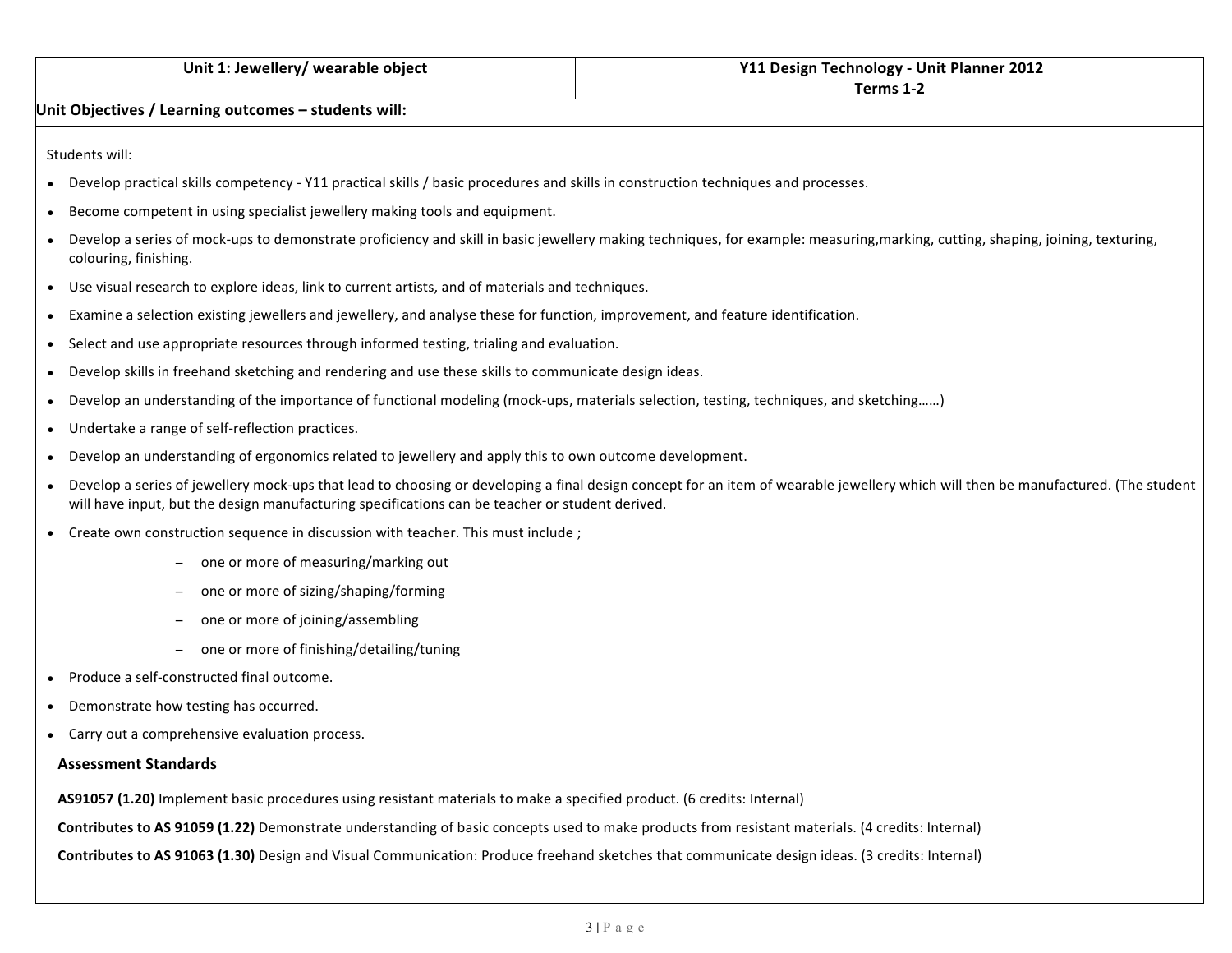| <b>Competencies</b>                                                                                                                                                                                                                                                                                                                                                                                                                                                                                | <b>Values</b>                                                                                                                                                                                                                                                                                                                                                                                                                                                                                                                                                                         |
|----------------------------------------------------------------------------------------------------------------------------------------------------------------------------------------------------------------------------------------------------------------------------------------------------------------------------------------------------------------------------------------------------------------------------------------------------------------------------------------------------|---------------------------------------------------------------------------------------------------------------------------------------------------------------------------------------------------------------------------------------------------------------------------------------------------------------------------------------------------------------------------------------------------------------------------------------------------------------------------------------------------------------------------------------------------------------------------------------|
| Thinking                                                                                                                                                                                                                                                                                                                                                                                                                                                                                           | Excellence - by aiming high and by persevering in the face of difficulties.                                                                                                                                                                                                                                                                                                                                                                                                                                                                                                           |
| Critical and reflective, decision making with justification, problem solving<br>and following manufacturing instructions.                                                                                                                                                                                                                                                                                                                                                                          | Producing quality practical outcomes. Persevering with design and construction<br>complexities.                                                                                                                                                                                                                                                                                                                                                                                                                                                                                       |
| Using language, symbols and texts                                                                                                                                                                                                                                                                                                                                                                                                                                                                  | Innovation, inquiry and curiosity - by thinking critically, creatively and reflectively.                                                                                                                                                                                                                                                                                                                                                                                                                                                                                              |
| Following instructions to develop and and manufacture outcome, and<br>comply with safety codes.<br>Managing self<br>Time management, resource preparation and purchase, meeting deadlines<br>and milestones, following instructions.<br>Relating to others<br>Sharing equipment and resources, consultation with stakeholders.<br>Participating and contributing<br>Sharing ideas and progress, participation in class testing and sample making,<br>active work in class and practical workshops. | Producing original design concepts, weekly reflection practice.<br>Diversity – as found in our different cultures, languages, and heritages.<br>Meeting the brief specifications and having the freedom to use imagery, materials, design<br>form in a personalised way.<br>Equity - through fairness and social justice.<br>Respecting others - ideas, designs, skills, equipment, physical space.<br>Community and participation - for the common good.<br>Participates in all set activities.<br>Integrity - involves being honest, responsible, accountable and acting ethically. |
|                                                                                                                                                                                                                                                                                                                                                                                                                                                                                                    | Meets the set budget, adheres to copyright law, originality in design.                                                                                                                                                                                                                                                                                                                                                                                                                                                                                                                |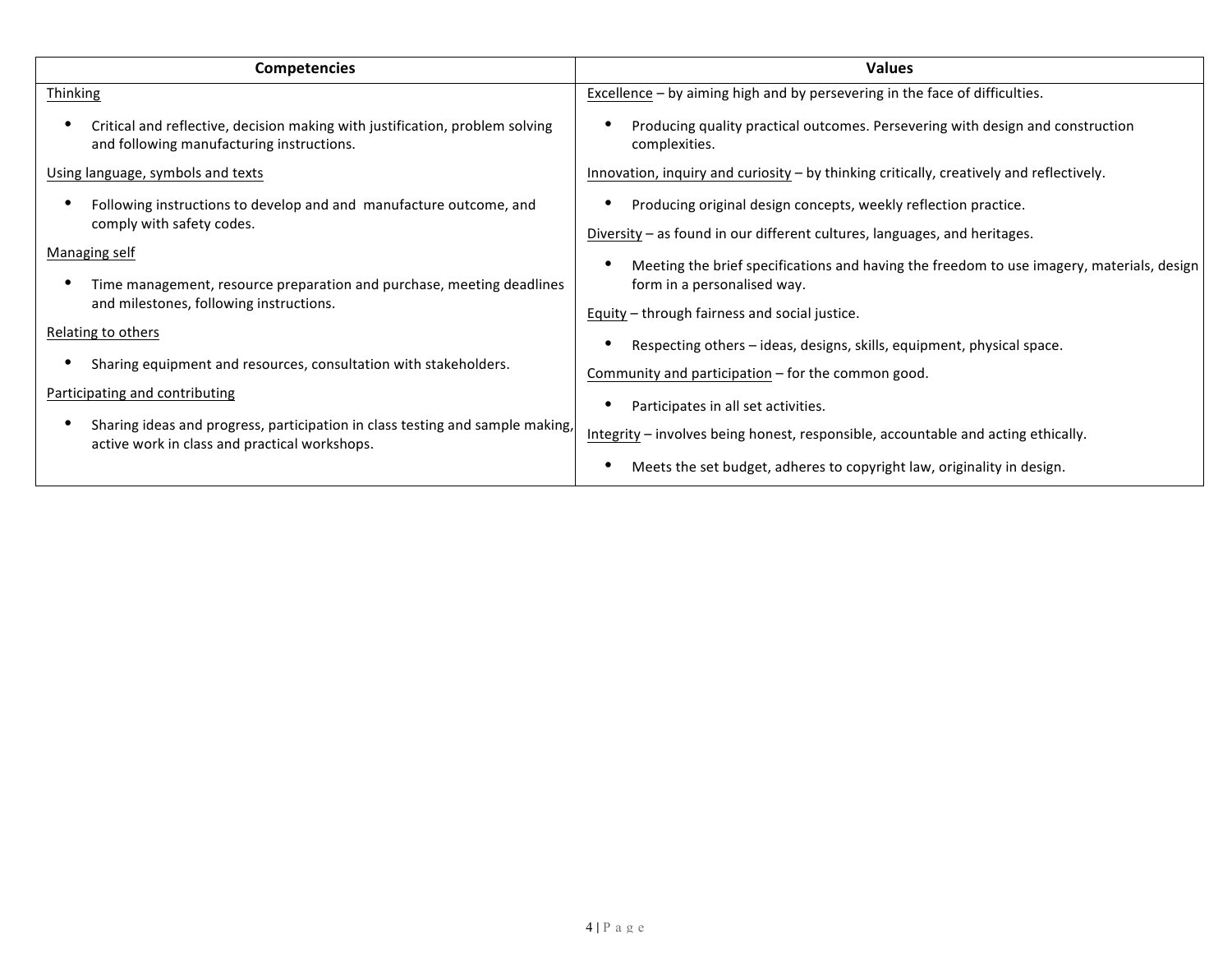| Technology Strands - Achievement Objectives                                                                                                                                                                                                                                                                                                                                                                                                                                                                                                                                                                                                                                                                                                                                                                                                                                                                                                                                                                                                                                                                                                                                                                                                     | <b>Assessment Opportunities</b>                                                                                                                                                                                                                                                                                                                                                                                            | <b>Subject Links</b>                                                                                                                                                                                                                                                               |
|-------------------------------------------------------------------------------------------------------------------------------------------------------------------------------------------------------------------------------------------------------------------------------------------------------------------------------------------------------------------------------------------------------------------------------------------------------------------------------------------------------------------------------------------------------------------------------------------------------------------------------------------------------------------------------------------------------------------------------------------------------------------------------------------------------------------------------------------------------------------------------------------------------------------------------------------------------------------------------------------------------------------------------------------------------------------------------------------------------------------------------------------------------------------------------------------------------------------------------------------------|----------------------------------------------------------------------------------------------------------------------------------------------------------------------------------------------------------------------------------------------------------------------------------------------------------------------------------------------------------------------------------------------------------------------------|------------------------------------------------------------------------------------------------------------------------------------------------------------------------------------------------------------------------------------------------------------------------------------|
| Level 6                                                                                                                                                                                                                                                                                                                                                                                                                                                                                                                                                                                                                                                                                                                                                                                                                                                                                                                                                                                                                                                                                                                                                                                                                                         | Self:                                                                                                                                                                                                                                                                                                                                                                                                                      | $\bullet$<br>Art                                                                                                                                                                                                                                                                   |
| TP - Technological Practice - Outcome development and Evaluation<br>Students will be able to:                                                                                                                                                                                                                                                                                                                                                                                                                                                                                                                                                                                                                                                                                                                                                                                                                                                                                                                                                                                                                                                                                                                                                   | ٠<br>Weekly reflection                                                                                                                                                                                                                                                                                                                                                                                                     | Graphics                                                                                                                                                                                                                                                                           |
| $\bullet$<br>Generate design ideas that are informed by research and analysis of existing<br>outcomes.<br>$\bullet$<br>Undertake functional modeling to develop design ideas into a conceptual design that<br>addresses the specifications.<br>$\bullet$<br>Evaluate design ideas in terms of their ability to support the development of a<br>conceptual design for a feasible outcome.<br>$\bullet$<br>Evaluate suitability of materials/components, based on their performance properties,<br>to select those appropriate for use in the production of a feasible outcome.<br>$\bullet$<br>Evaluate the conceptual design against the specifications to determine the proposed<br>outcomes potential fitness for purpose.<br>$\bullet$<br>Produce and trial a prototype of the outcome.<br>$\bullet$<br>Evaluate the fitness for purpose of the final outcome against the specifications.<br>$\bullet$<br>Use stake-holder feedback to support and justify key design decisions and<br>evaluations of fitness for purpose<br>TK - Technological Knowledge - Technological Modelling<br>Students will be able to:<br>$\bullet$<br>explain practical and functional reasoning and how they work together to enhance<br>technological modelling | ٠<br><b>Final evaluation</b><br>Formative:<br>$\bullet$<br>Mock-ups: completion of set<br>manufacturing tasks<br>$\bullet$<br>Up keep of visual diary, manufacturing<br>notes and evaluations<br>$\bullet$<br>Design concepts and deciding on outcome<br>to manufacture<br>$\bullet$<br>Research<br>Summative:<br>Completed visual diary<br>$\bullet$<br>completed mock-ups<br>$\bullet$<br>Completed outcome<br>$\bullet$ | <b>Mathematics</b><br>Science<br><b>Community Links</b><br>local jewellery manufacturers<br>local art/design jewellery outlets<br><b>Resources</b><br>Jewellery making equipment<br>Teacher topic ring-binder<br>Student project guide<br>graphics equipment                       |
| TK - Technological Knowledge - Technological Products<br>Students will be able to:<br>Explain how the composition of different materials enables them to be shaped in<br>different ways.<br>Explain how the composition of materials determines the way they can be joined<br>Explain how the composition of materials determine the types of "finishing"<br>techniques suitable for use.<br>Describe the role of material evaluation in determining material suitability for use in<br>a technological product<br>Nature of Technology - Characteristics of Technology<br>Students will be able to:<br>$\bullet$<br>explain examples of technological developments that are interdisciplinary in nature<br>to demonstrate how the range of disciplines involved impacted on the technological<br>practice.<br>explain examples of technological developments to demonstrate how collaborative<br>practices of technologists have enhanced and/or inhibited technological<br>developments.                                                                                                                                                                                                                                                      | Final design sketches<br><b>Final evaluation</b>                                                                                                                                                                                                                                                                                                                                                                           | Powerpoints – e.g. Freehand sketching /<br>contemporary jewellery/ New Zealand<br>designers and techniques<br>Existing construction and jewellery exemplars<br>Visual display in class: images of current /<br>historical exemplars<br>internet websites<br>Jewellery making books |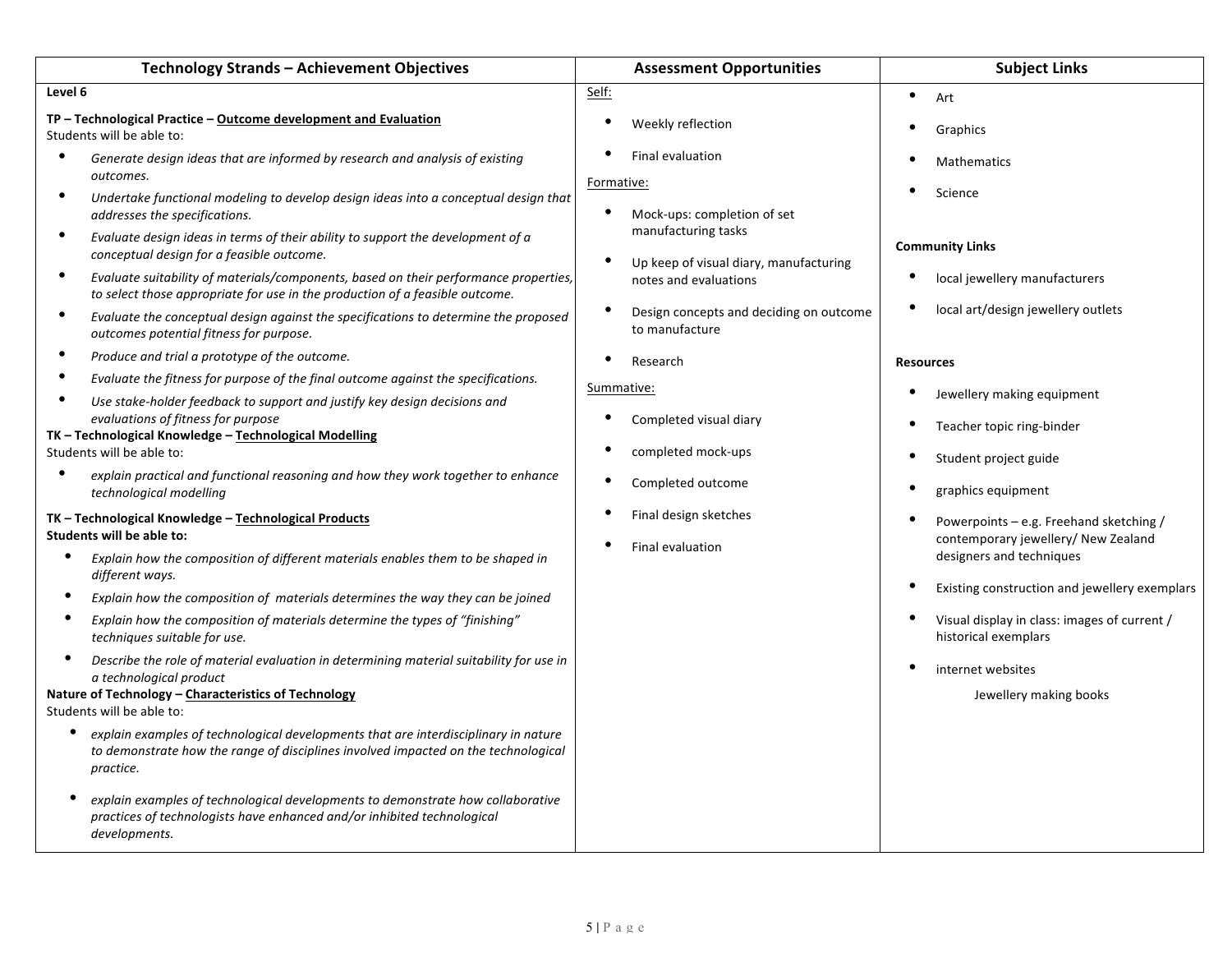## **LEARNING ACTIVITIES**

## **Learning Activities overview:**

Initial!Research!Activities

- Research jewellery, uses, features, function. Ergonomics/aesthetics. What is important in a successful jewellery outcome?
- Examine existing solutions *discuss those that require skills and techniques at a level which would allow students to be assessed against AS91057*
- Opinions from others.
- Materials examination. Identifying material properties and environmental and economical factors for designing an item of jewellery.

#### Initial Research and skill development Activities: Prototype and Functional Modeling Development Activities

- Teach, trialing and selecting materials / techniques: e.g. Teacher demonstration then student testing techniques & skills on own materials: e.g. annealing, chasing, forming, soldering, etching...
- Research, and then practice skills such as: preparation, measuring, marking, cutting, shaping, forming, sizing, testing, joining, colouring, cleaning, finishing, through following simple projects:
- Make a simple textured ring, first in copper, then in silver.
- Make a pendant from two materials, using positive/negative space, cutting, and cold joining (eg, rivets)
- Develop a range of surface texturing possibilities (e.g. :chasing, etching ,printing).
- Develop a range of colour and finished surfaces (e.g. lime sulphur patination, enamel, heat treatments, scratch/polish).

#### Freehand Sketching Introduction Activities

- Teach students basic three dimensional techniques: e.g. Oblique, isometric, crating, perspective, proportion, shading, tonal rendering.
- Practice freehand sketching and using media for rendering.
- Apply techniques to research and conceptual design work for jewellery item. *(Contributes evidence towards AS 91063)*

#### Functional Modeling Development Activities: Development of final design concept

- Concept sketches, development sketches. Select design stakeholder/teacher approval required.( NB the design component is not assessed)
- Design development, mock-ups, ergonomic testing (is the design likely to fit/function on the body?)
- Trial and select materials / techniques to determine those that will be used to construct a prototype
- Completed final design: a working drawing with specified materials and construction techniques –*teacher to check to ensure design and techniques will allow students access to AS91057*
- Ensure stakeholder consultation and self evaluation throughout whole process.

#### Prototype final design

- Plan construction sequence to manufacture prototype to student/teacher agreed specifications *discuss with teacher*
- Construct jewellery following specified techniques to meet agreed design specifications using safe practice

#### Functional Testing of Prototype Activities

- Test jewellery on a model in intended environmental setting.
- Provide evidence photos.
- Explain techniques used, and justify material choice *(Contributes evidence towards AS 91059)*
- Evaluate the technical skill, and choice of materials, relating to the brief specifications.
- Complete final evaluation against brief specifications. Note potential areas for improvement. Refer to stakeholder/teacher comments on jewellery functionality, areas for improvement. *(Assess against AS91057)*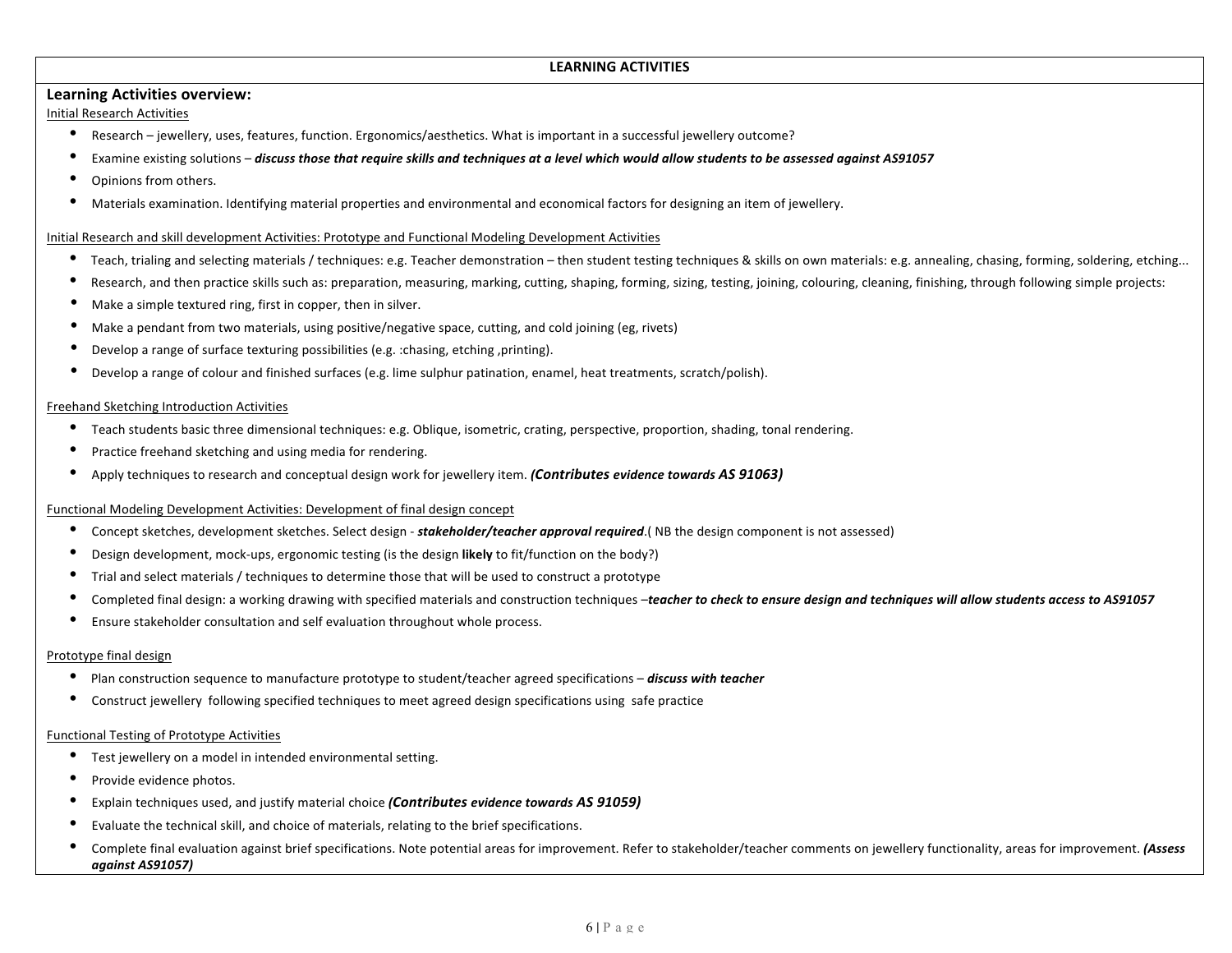| Gift: Small/medium sized object design                                                                                                        | Y11 Materials Technology - Unit Planner 2011                                                                                                                                             |
|-----------------------------------------------------------------------------------------------------------------------------------------------|------------------------------------------------------------------------------------------------------------------------------------------------------------------------------------------|
| e.g. Bandsaw box                                                                                                                              | Term 3-4                                                                                                                                                                                 |
| Unit Objectives / Learning outcomes - students will:                                                                                          |                                                                                                                                                                                          |
| Select and use appropriate resources through informed testing, trialing and evaluation.                                                       |                                                                                                                                                                                          |
| Develop an understanding of the important of functional modeling (mock-ups, materials selection, testing, techniques, sketching)              |                                                                                                                                                                                          |
| Develop and apply technical workshop skills taught in terms 1&2.                                                                              |                                                                                                                                                                                          |
| Examine existing solutions and analyse these for function, improvement, feature identification.                                               |                                                                                                                                                                                          |
| Develop self-designed mock-ups and final design for intended outcome.                                                                         |                                                                                                                                                                                          |
| Develop competent skills in freehand sketching and rendering.                                                                                 |                                                                                                                                                                                          |
| From the brief, develop the specifications for the outcome in collaboration with teacher.                                                     |                                                                                                                                                                                          |
| Utilize a range of planning techniques to help manage time and resources.                                                                     |                                                                                                                                                                                          |
| Undertake a range of self-reflection practices.                                                                                               |                                                                                                                                                                                          |
| Develop an understanding of ergonomics and apply this to own outcome development.                                                             |                                                                                                                                                                                          |
| Develop practical skills competency - Y11 practical skills / basic procedures and developing skills in construction techniques and processes. |                                                                                                                                                                                          |
| Create own construction sequence.                                                                                                             |                                                                                                                                                                                          |
| Produce a self-constructed final outcome.                                                                                                     |                                                                                                                                                                                          |
| Implement the outcome and provide photographic evidence of testing.                                                                           |                                                                                                                                                                                          |
| Carry out a comprehensive evaluation process.                                                                                                 |                                                                                                                                                                                          |
| Assessment Standards, Level 1                                                                                                                 |                                                                                                                                                                                          |
| AS91045 (1.2) v1 Use planning tools to guide the technological development of an outcome to address a brief -(4 credits: internal)            |                                                                                                                                                                                          |
| AS91047 (1.4) v1 Undertake development to make a prototype to address a brief (6 credits: Internal)                                           |                                                                                                                                                                                          |
| AS 91059 (1.22) Demonstrate understanding of basic concepts used to make products from resistant materials. (4 credits: Internal)             |                                                                                                                                                                                          |
| AS91063 (1.30) v1 Produce freehand sketches that communicate design ideas (3 credits: External)                                               |                                                                                                                                                                                          |
| <b>Competencies</b>                                                                                                                           | <b>Values</b>                                                                                                                                                                            |
| Thinking                                                                                                                                      | Excellence - by aiming high and by persevering in the face of difficulties.                                                                                                              |
| Critical and reflective, decision making and planning, with justification,<br>originality and creativity in design, problem solving.          | Producing quality practical outcomes. Persevering with design and construction complexities.<br>Innovation, inquiry and curiosity - by thinking critically, creatively and reflectively. |
| Using language, symbols and texts                                                                                                             | Producing original design concepts, weekly reflection practice.<br>$\bullet$                                                                                                             |
| Following a brief. Writing a conceptual statement with specifications.                                                                        | Diversity - as found in our different cultures, languages, and heritages.                                                                                                                |
| Using drawing to communicate ideas<br>Managing self                                                                                           | Meeting the brief specifications . Exploring ideas and materials in a way that may have personal                                                                                         |
| Time management, resource preparation and purchase, meeting                                                                                   | cultural meaning or significance.<br>Equity - through fairness and social justice.                                                                                                       |
| deadlines and milestones, following instructions.                                                                                             | Respecting others - ideas, designs, skills, equipment, physical space.                                                                                                                   |
| Relating to others                                                                                                                            | Community and participation - for the common good.                                                                                                                                       |
| Sharing equipment, consultation with stakeholders.                                                                                            | Participates in all activities and assist others by offering feedback and assistance if needed.<br>٠                                                                                     |
| Participating and contributing                                                                                                                | Integrity -involves being honest, responsible, accountable and acting ethically.                                                                                                         |
| Sharing ideas and progress, participation in class testing and mock-up<br>٠<br>making, active work in class and practical workshops.          | Meets the set budget, adheres to copyright law, originality in design.<br>$\bullet$                                                                                                      |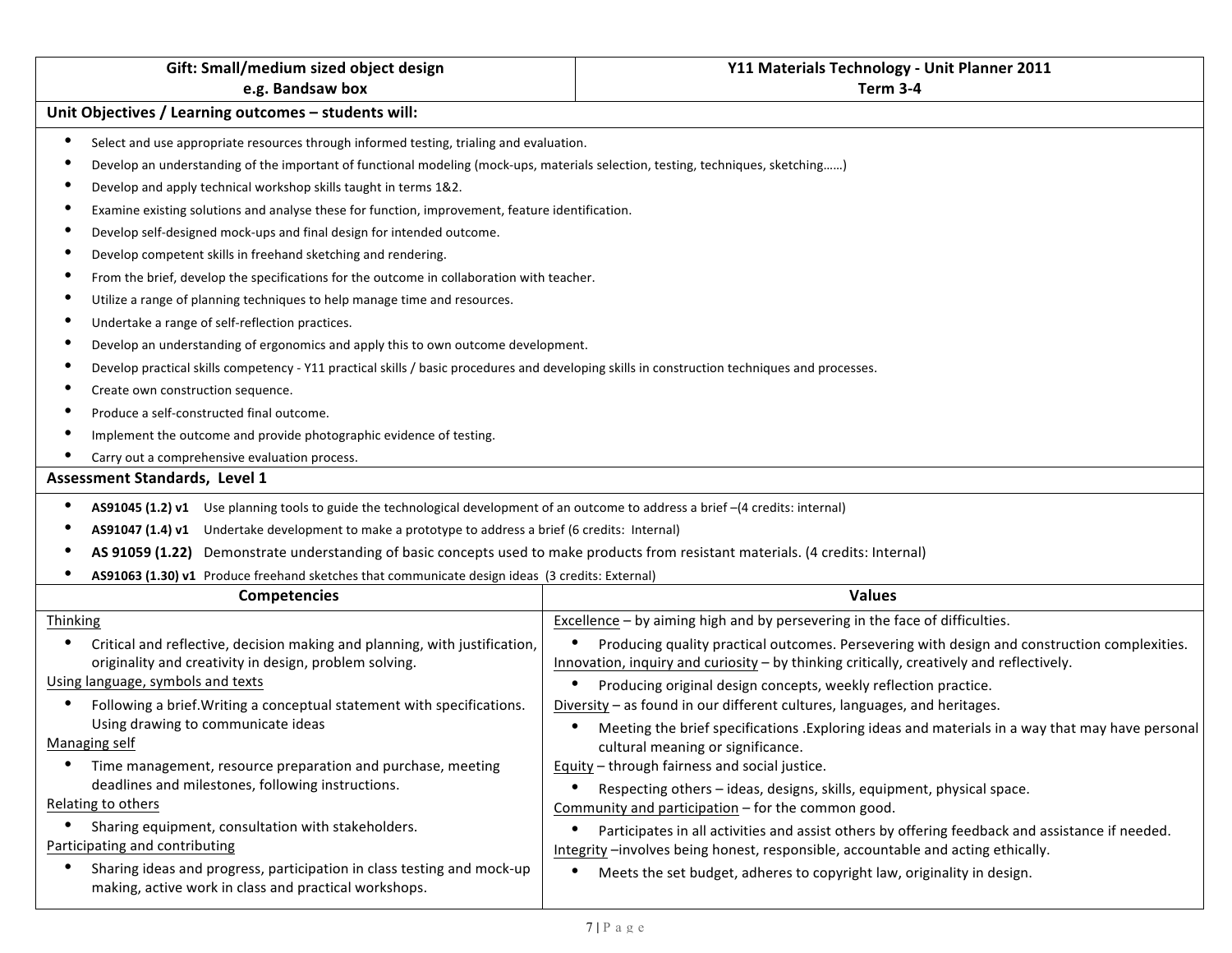| Technology Strands - Achievement Objectives                                                                                                                                                                                                                                                                                                                                                                                                                                                                                                                                                                                                                                                                                                                                                                                                                                                                                                                                                                                                                                                                                                                                                                                                                                                                                                                                                                                                                                       | <b>Subject Links</b><br><b>Assessment Opportunities</b>                                                                                                                                                                                                                                                                                                                                                                                                                                                                                                                                                                                                                                                                                                                                                                                                                                                                                                                                                                                                                                                                                                                                                                             |
|-----------------------------------------------------------------------------------------------------------------------------------------------------------------------------------------------------------------------------------------------------------------------------------------------------------------------------------------------------------------------------------------------------------------------------------------------------------------------------------------------------------------------------------------------------------------------------------------------------------------------------------------------------------------------------------------------------------------------------------------------------------------------------------------------------------------------------------------------------------------------------------------------------------------------------------------------------------------------------------------------------------------------------------------------------------------------------------------------------------------------------------------------------------------------------------------------------------------------------------------------------------------------------------------------------------------------------------------------------------------------------------------------------------------------------------------------------------------------------------|-------------------------------------------------------------------------------------------------------------------------------------------------------------------------------------------------------------------------------------------------------------------------------------------------------------------------------------------------------------------------------------------------------------------------------------------------------------------------------------------------------------------------------------------------------------------------------------------------------------------------------------------------------------------------------------------------------------------------------------------------------------------------------------------------------------------------------------------------------------------------------------------------------------------------------------------------------------------------------------------------------------------------------------------------------------------------------------------------------------------------------------------------------------------------------------------------------------------------------------|
| Level 6<br>Self:<br>TP - Technological Practice - Planning for Practice<br>Students will be able to:<br>select appropriate planning tools informed by the critical analysis of own and<br>other's planning practices.<br>Formative:<br>Use planning tools to plan for the effective management of resources to ensure<br>٠<br>completion of an outcome.<br>Use planning tools to record initial plans and ongoing revisions in ways which<br>$\bullet$<br>provide justification for planning decisions made.<br>٠<br>٠<br>TP - Technological Practice - Outcome development and Evaluation<br>Research<br>Students will be able to:<br>Evaluate suitability of materials/components, based on their performance<br>properties, to select those appropriate for use in the production of a feasible<br>outcome.<br>Summative:<br>Produce and trial a prototype of the outcome.<br>Evaluate the fitness for purpose of the final outcome against the specifications.<br>$\bullet$<br>TK - Technological Knowledge - Technological Modelling<br>ups<br>Students will be able to:<br>Explain practical and functional reasoning and how they work together to<br>$\bullet$<br>enhance technological modelling<br>$\bullet$<br>$\bullet$<br>Explain the role of technological modelling in the exploration and<br>identification of possible risk/s<br>Describe examples to illustrate te strengths and weakneses of technological<br>٠<br>purpose.<br>modelling for risk exploration. | Art<br>Weekly reflection and planning review.<br>Graphics<br>Final evaluation<br><b>Mathematics</b><br>Science<br>Social Studies/ Te Reo<br>Selection and use of of planning tools<br>at each stage of development<br><b>Community Links</b><br>Mock-ups - functional modelling<br>local designers<br>Design concepts<br>local business mentor (for planning)<br>Brief development<br>local experts, e.g. jewellers, joiners,<br>carvers, weavers<br>Evaluation of design steps<br>local art/design outlets/galleries<br><b>Resources</b><br>Woodworking, jewellery, materials<br>Completed visual diary with all<br>technology making equipment<br>planning and reviews included.<br>Graphics equipment<br>Evidence and evaluation of all mock-<br>Teacher topic ring-binder<br>Teacher provided exemplars of quality<br>Completed outcome<br>outcomes.<br>Final design sketches<br>Display images - exemplars of jewellery,<br>Final evaluation; outcome in intended<br>gift boxes, band-saw boxes, design<br>location, with stakeholder feedback &<br>solutions using mixed media, diverse<br>judgement as to it's fitness for<br>imagery/ideas; looking at elements of<br>design in a selection of specific designer's<br>work. |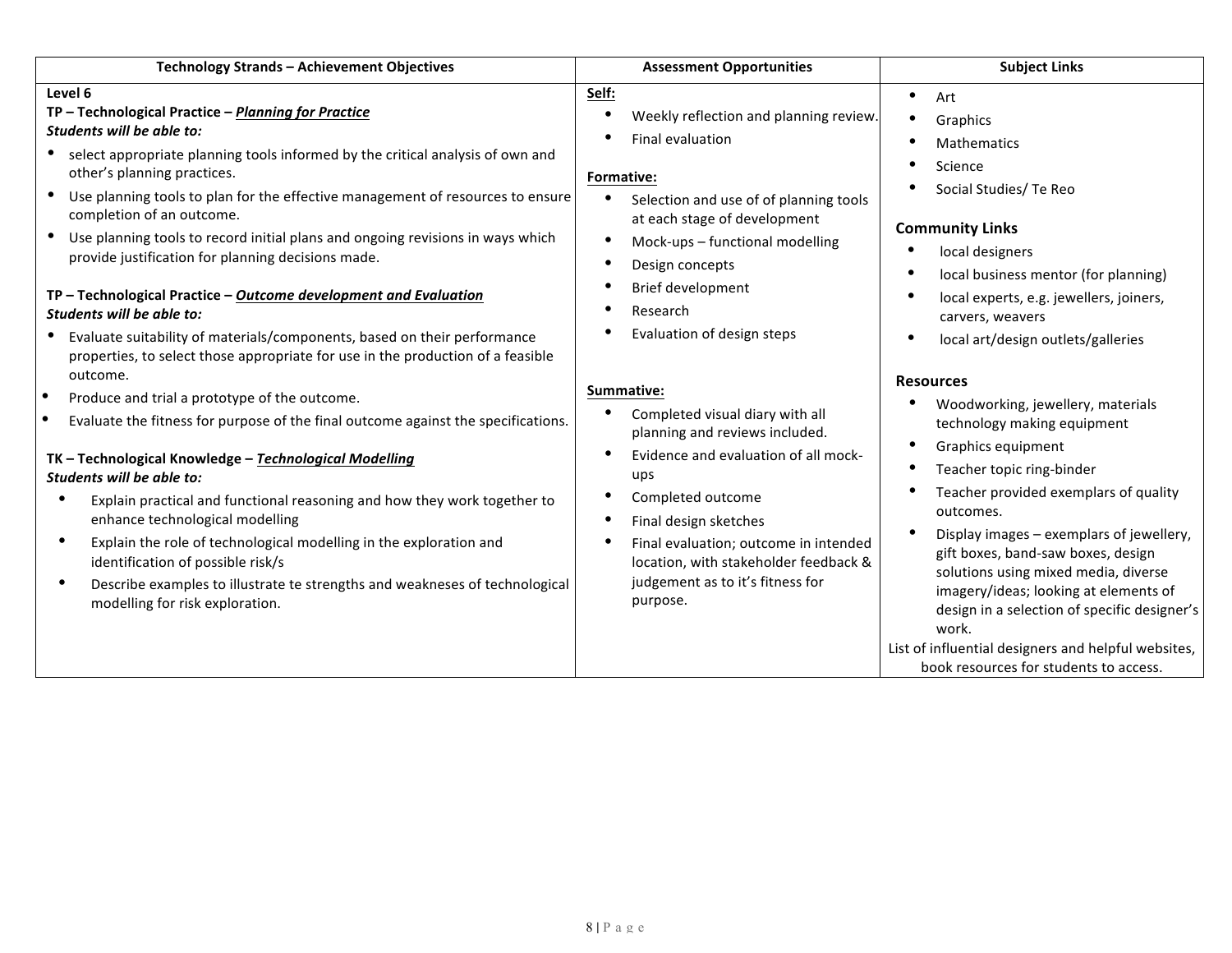| TK - Technological Knowledge - Technological Products<br>Students will be able to:                                                                                                    |
|---------------------------------------------------------------------------------------------------------------------------------------------------------------------------------------|
| Explain how the composition of different materials enables them to be<br>shaped in different ways                                                                                     |
| Explain how the composition of materials determines the way they can be<br>joined                                                                                                     |
| Explain how the composition of materials determine the types of "finishing"<br>techniques suitable for use                                                                            |
| Describe the role of material evaluation in determining material suitability<br>for use in a technological product.                                                                   |
| Nature of Technology - Characteristics of Technology<br>Students will be able to:                                                                                                     |
| Explain examples of technological developments that are interdisciplinary in<br>nature to demonstrate how the range of disciplines involved impacted on<br>the technological practice |
| Explain examples of technological developments to demonstrate how<br>collaborative practices of technologists have enhanced and/or inhibited<br>technological developments.           |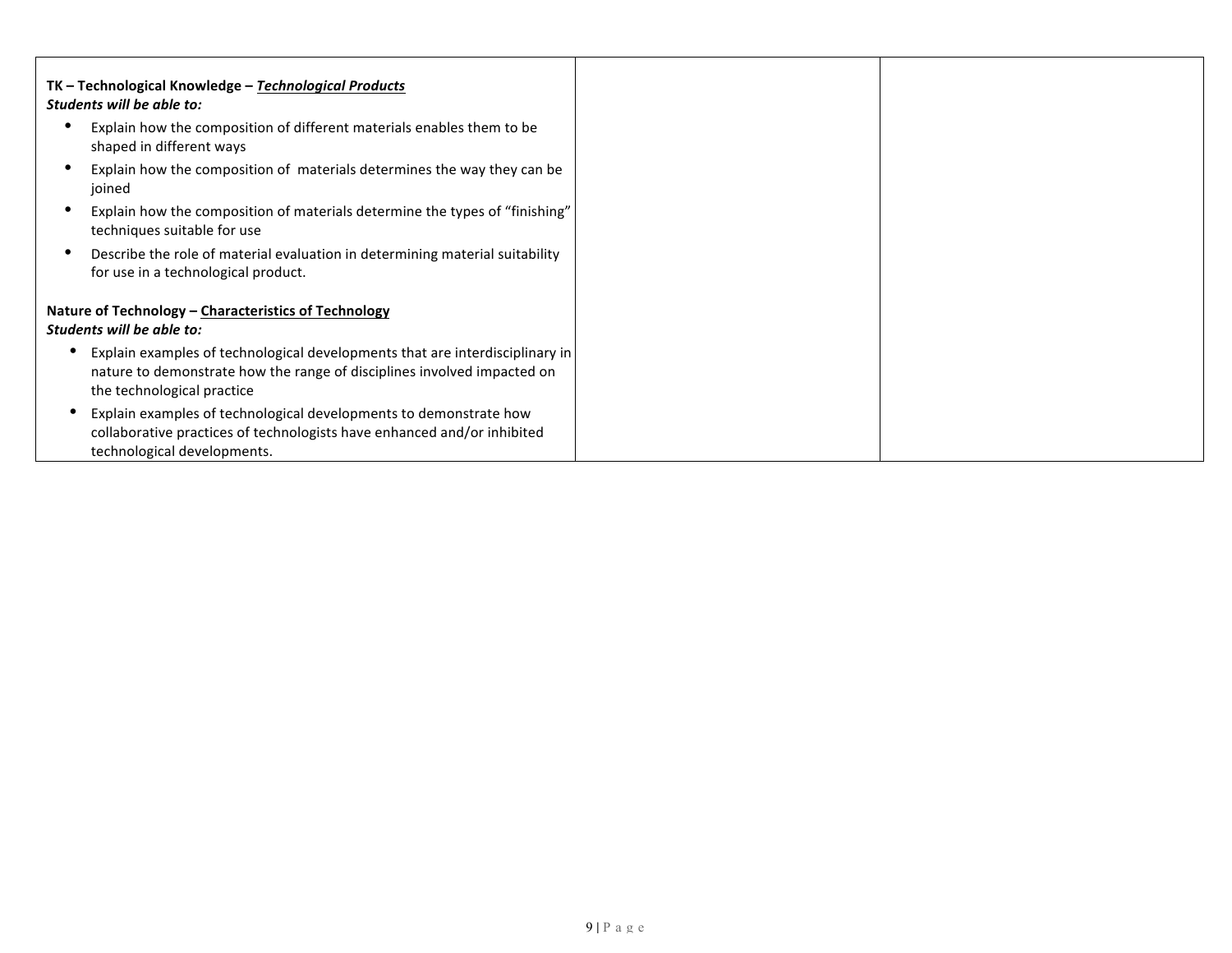## LEARNING ACTIVITIES

#### **Learning Activities overview:**

This unit focuses on:

**TP: Planning for practice** 

**TP: Outcome Development and Evaluation** 

Other components of technology embedded into the unit include:

*TK)– Technological)Knowledge)– Technological)Modelling TK)– Technological)Knowledge)– Technological)Products Nature of Technology – Characteristics of Technology* 

### **Initial Research Activities:**

- Class context / setting discussion. Suitable possible outcomes, skills complexity, time management for second half year topic, topic constraints.
- Elements of design. Look at designers and contemporary exemplars how to identify design features / elements and use these ideas in your own work. Teacher resources designer sketches / connecting images from magazines / exemplars from books and galleries etc.
- Examine work from previous year students.
- Review/ discuss planning tools available.
- Teach specific skills such as use of band saw, revise metal and woodworking skills.
- Revise/teach characteristics of materials available e.g. wood, metals, plastics, fabrics.

### **Freehand Sketching Activities:**

- Teach students how to further develop design concept drawings from photographs or initial concept sketches.
- Teach how to draw sequential views / angles/ cross sectional drawings to communicate design detail.
- Practice freehand sketching and using media for rendering to show different materials, light, and three dimensions.
- Apply techniques to generate development concepts and a detailed final conceptual design for a gift. This will need to demonstrate different viewpoints, detail and some rendering.

#### **Planning for Practice activities**

- Discuss and evaluate different planning tools and techniques. Reflect on prior experience, and analyse examples of good practice
- Select planning tools that will work for individual students learning and working styles.
- Set out visual diary/ portfolio/ templates to make planning easily documented.
- Identify key issues for planning such as time, resources, access to equipment, skill development.
- Use planning tools such as brainstorms, mind maps, idea banks, reflective journals, scrap books, plans of action, Gannt charts, flow diagrams, graphical organisers, spread sheets, databases, throughout the development of the outcome.
- Reflect on the usefulness or otherwise of each planning tool used.